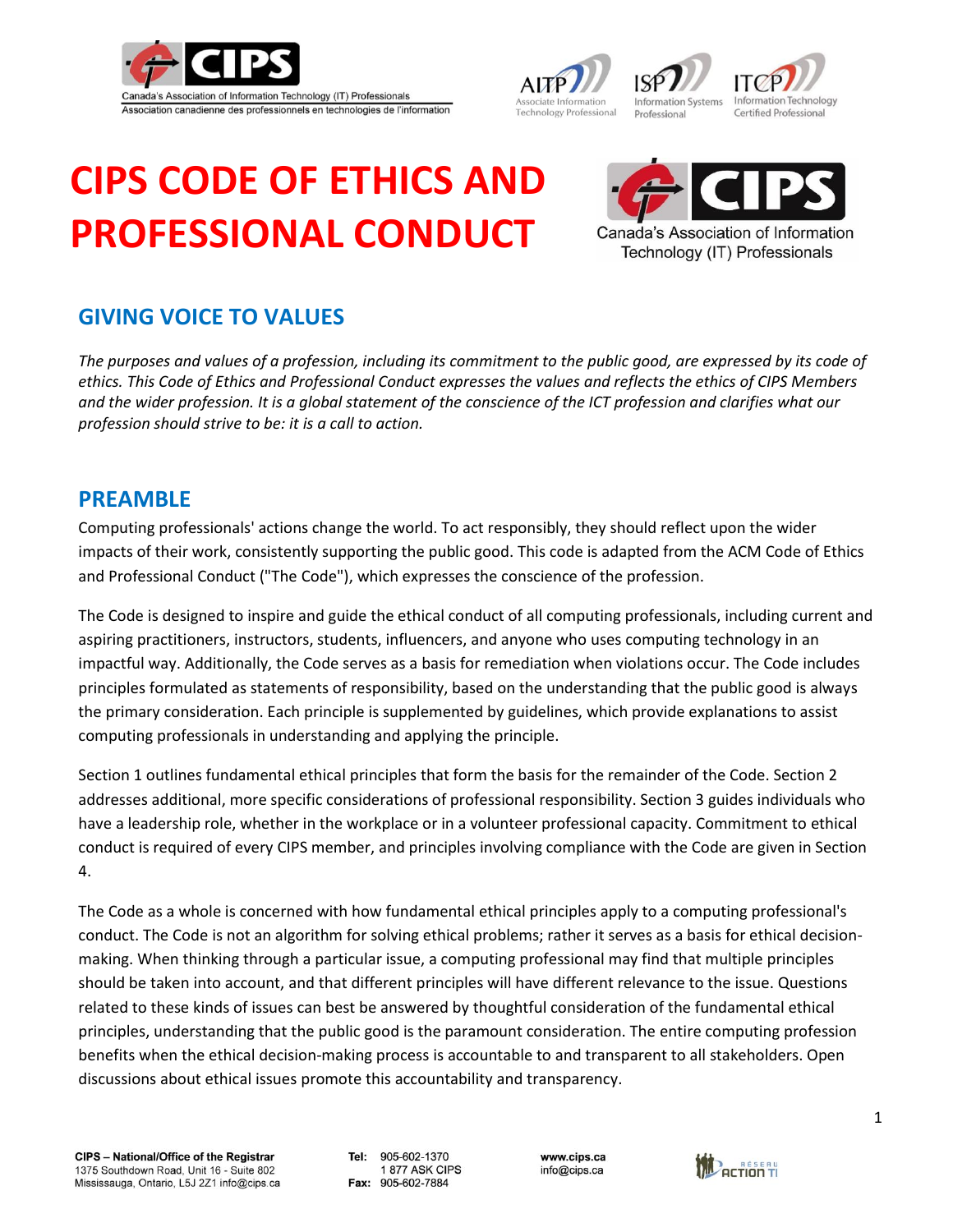



# **1.GENERAL ETHICAL PRINCIPLES.**

*A computing professional should...*

*1.1 CONTRIBUTE TO SOCIETY AND TO HUMAN WELL-BEING, ACKNOWLEDGING THAT ALL PEOPLE ARE STAKEHOLDERS IN COMPUTING.*

This principle, which concerns the quality of life of all people, affirms an obligation of computing professionals, both individually and collectively, to use their skills for the benefit of society, its members, and the environment surrounding them. This obligation includes promoting fundamental human rights and protecting each individual's right to autonomy. An essential aim of computing professionals is to minimize negative consequences of computing, including threats to health, safety, personal security, and privacy. When the interests of multiple groups conflict, the needs of those less advantaged should be given increased attention and priority.

Computing professionals should consider whether the results of their efforts will respect diversity, will be used in socially responsible ways, will meet social needs, and will be broadly accessible. They are encouraged to actively contribute to society by engaging in pro bono or volunteer work that benefits the public good.

In addition to a safe social environment, human well-being requires a safe natural environment. Therefore, computing professionals should promote environmental sustainability both locally and globally.

## *1.2 AVOID HARM.*

In this document, "harm" means negative consequences, especially when those consequences are significant and unjust. Examples of harm include unjustified physical or mental injury, unjustified destruction or disclosure of information, and unjustified damage to property, reputation, and the environment. This list is not exhaustive.

Well-intended actions, including those that accomplish assigned duties, may lead to harm. When that harm is unintended, those responsible are obliged to undo or mitigate the harm as much as possible. Avoiding harm begins with careful consideration of potential impacts on all those affected by decisions. When harm is an intentional part of the system, those responsible are obligated to ensure that the harm is ethically justified and to minimize unintended harm.

To minimize the possibility of indirectly or unintentionally harming others, computing professionals should follow generally accepted best practices unless there is a compelling ethical reason to do otherwise. Additionally, the consequences of data aggregation and emergent properties of systems should be carefully analyzed. Those involved with pervasive or infrastructure systems should also consider Principle 3.7.

A computing professional has an additional obligation to report any signs of system risks that might result in harm. If leaders do not act to curtail or mitigate such risks, it may be necessary to "blow the whistle" to reduce potential harm. However, capricious or misguided reporting of risks can itself be harmful. Before reporting risks, a computing professional should carefully assess relevant aspects of the situation.

Tel: 905-602-1370 1877 ASK CIPS Fax: 905-602-7884

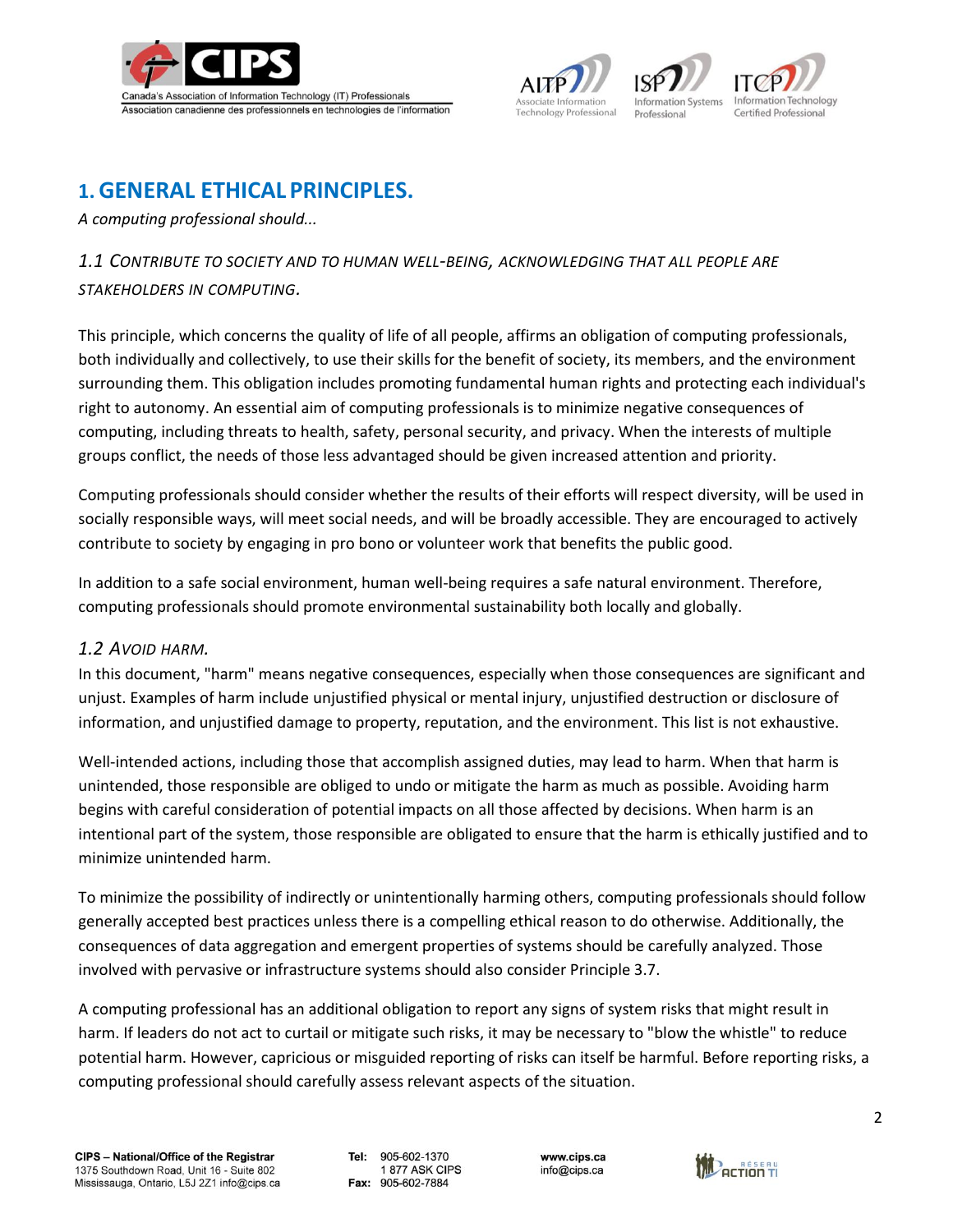



## *1.3 BE HONEST AND TRUSTWORTHY.*

Honesty is an essential component of trustworthiness. A computing professional should be transparent and provide full disclosure of all pertinent system capabilities, limitations, and potential problems to the appropriate parties. Making deliberately false or misleading claims, fabricating or falsifying data, offering or accepting bribes, and other dishonest conduct are violations of the Code.

Computing professionals should be honest about their qualifications, and about any limitations in their competence to complete a task. Computing professionals should be forthright about any circumstances that might lead to either real or perceived conflicts of interest or otherwise tend to undermine the independence of their judgment. Furthermore, commitments should be honored.

Computing professionals should not misrepresent an organization's policies or procedures, and should not speak on behalf of an organization unless authorized to do so.

## *1.4 BE FAIR AND TAKE ACTION NOT TO DISCRIMINATE.*

The values of equality, tolerance, respect for others, and justice govern this principle. Fairness requires that even careful decision processes provide some avenue for redress of grievances.

Computing professionals should foster fair participation of all people, including those of underrepresented groups. Prejudicial discrimination on the basis of age, color, disability, ethnicity, family status, gender identity, labor union membership, military status, nationality, race, religion or belief, sex, sexual orientation, or any other inappropriate factor is an explicit violation of the Code. Harassment, including sexual harassment, bullying, and other abuses of power and authority, is a form of discrimination that, amongst other harms, limits fair access to the virtual and physical spaces where such harassment takes place.

The use of information and technology may cause new, or enhance existing, inequities. Technologies and practices should be as inclusive and accessible as possible and computing professionals should take action to avoid creating systems or technologies that disenfranchise or oppress people. Failure to design for inclusiveness and accessibility may constitute unfair discrimination.

## *1.5 RESPECT THE WORK REQUIRED TO PRODUCE NEW IDEAS, INVENTIONS, CREATIVE WORKS, AND COMPUTING ARTIFACTS.*

Developing new ideas, inventions, creative works, and computing artifacts creates value for society, and those who expend this effort should expect to gain value from their work. Computing professionals should therefore credit the creators of ideas, inventions, work, and artifacts, and respect copyrights, patents, trade secrets, license agreements, and other methods of protecting authors' works.

Both custom and the law recognize that some exceptions to a creator's control of a work are necessary for the public good. Computing professionals should not unduly oppose reasonable uses of their intellectual works. Efforts to help others by contributing time and energy to projects that help society illustrate a positive aspect of this principle. Such efforts include free and open source software and work put into the public domain.

905-602-1370 Tel: 1877 ASK CIPS Fax: 905-602-7884

www.cips.ca info@cips.ca



3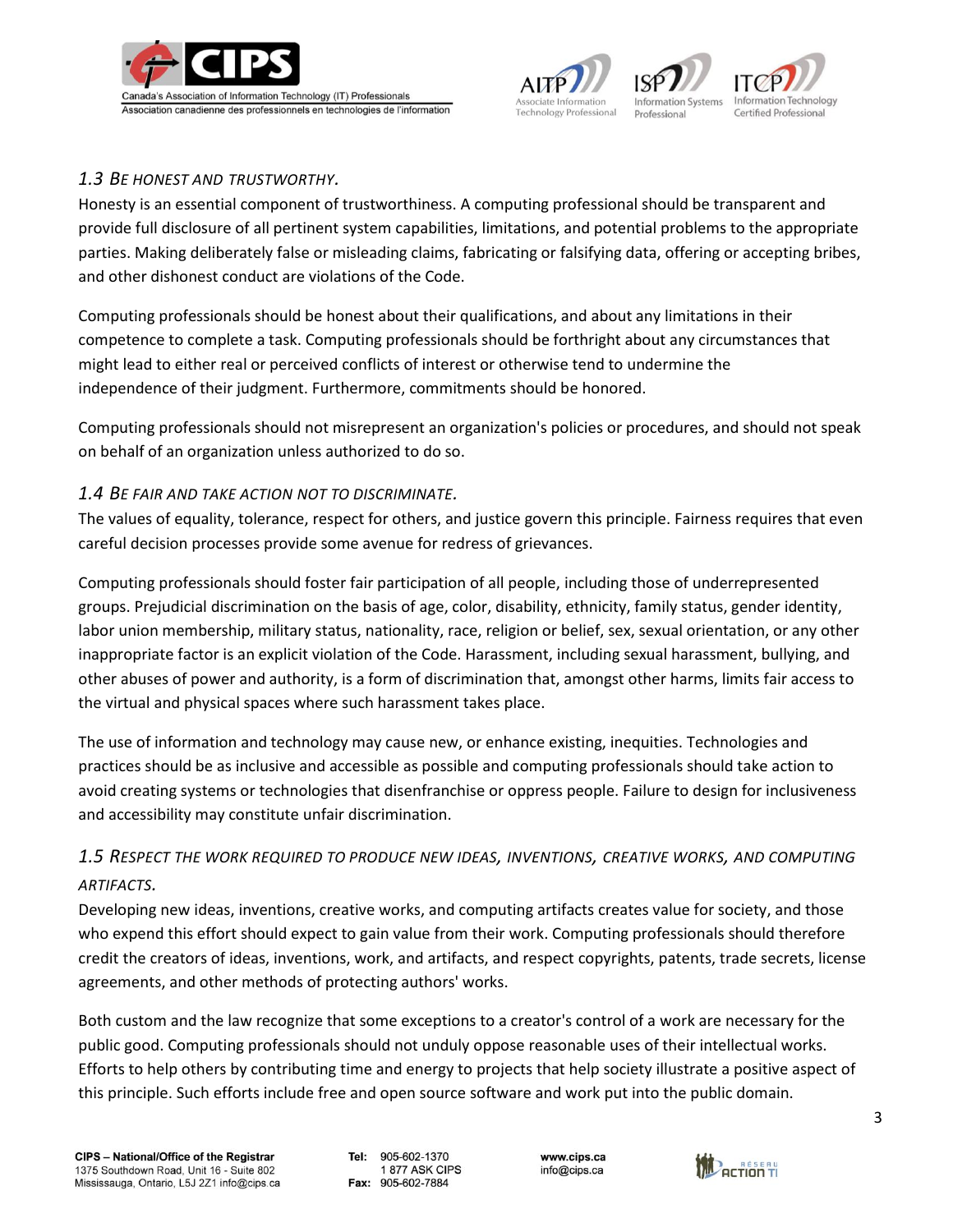



Computing professionals should not claim private ownership of work that they or others have shared as public resources.

## *1.6 RESPECT PRIVACY.*

The responsibility of respecting privacy applies to computing professionals in a particularly profound way. Technology enables the collection, monitoring, and exchange of personal information quickly, inexpensively, and often without the knowledge of the people affected. Therefore, a computing professional should become conversant in the various definitions and forms of privacy and should understand the rights and responsibilities associated with the collection and use of personal information.

Computing professionals should only use personal information for legitimate ends and without violating the rights of individuals and groups. This requires taking precautions to prevent re-identification of anonymized data or unauthorized data collection, ensuring the accuracy of data, understanding the provenance of the data, and protecting it from unauthorized access and accidental disclosure. Computing professionals should establish transparent policies and procedures that allow individuals to understand what data is being collected and how it is being used, to give informed consent for automatic data collection, and to review, obtain, correct inaccuracies in, and delete their personal data.

Only the minimum amount of personal information necessary should be collected in a system. The retention and disposal periods for that information should be clearly defined, enforced, and communicated to data subjects. Personal information gathered for a specific purpose should not be used for other purposes without the person's consent. Merged data collections can compromise privacy features present in the original collections. Therefore, computing professionals should take special care for privacy when merging data collections.

## *1.7 HONOR CONFIDENTIALITY.*

Computing professionals are often entrusted with confidential information such as trade secrets, client data, nonpublic business strategies, financial information, research data, pre-publication scholarly articles, and patent applications. Computing professionals should protect confidentiality except in cases where it is evidence of the violation of law, of organizational regulations, or of the Code. In these cases, the nature or contents of that information should not be disclosed except to appropriate authorities. A computing professional should consider thoughtfully whether such disclosures are consistent with the Code.

# **2. PROFESSIONAL RESPONSIBILITIES.**

*A computing professional should...*

*2.1 STRIVE TO ACHIEVE HIGH QUALITY IN BOTH THE PROCESSES AND PRODUCTS OF PROFESSIONAL WORK.*  Computing professionals should insist on and support high quality work from themselves and from colleagues. The dignity of employers, employees, colleagues, clients, users, and anyone else affected either directly or indirectly by the work should be respected throughout the process. Computing professionals should respect the

Tel: 905-602-1370 1877 ASK CIPS Fax: 905-602-7884

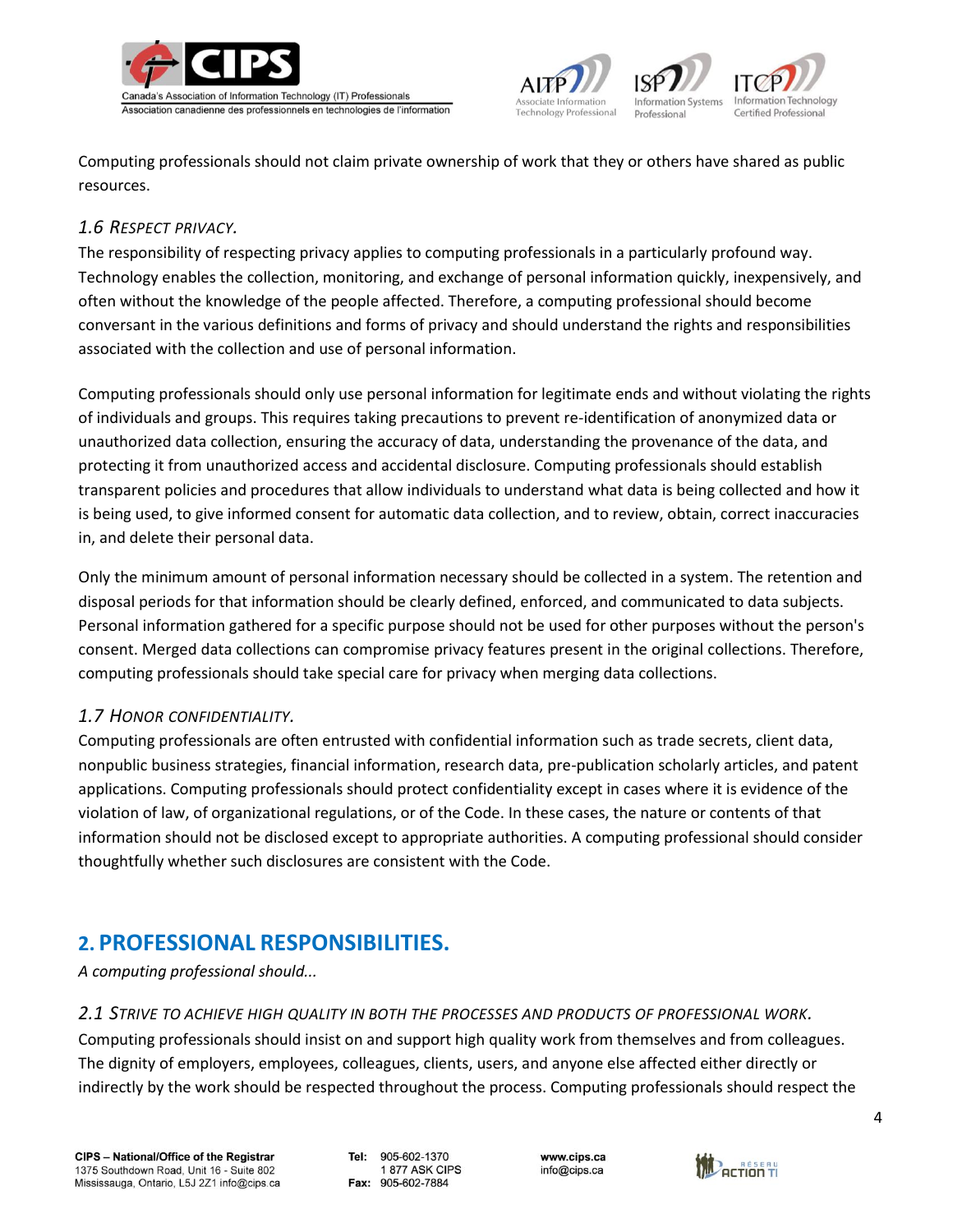



right of those involved to transparent communication about the project. Professionals should be cognizant of any serious negative consequences affecting any stakeholder that may result from poor quality work and should resist inducements to neglect this responsibility.

## *2.2 MAINTAIN HIGH STANDARDS OF PROFESSIONAL COMPETENCE, CONDUCT, AND ETHICAL PRACTICE.*

High quality computing depends on individuals and teams who take personal and group responsibility for acquiring and maintaining professional competence. Professional competence starts with technical knowledge and with awareness of the social context in which their work may be deployed. Professional competence also requires skill in communication, in reflective analysis, and in recognizing and navigating ethical challenges. Upgrading skills should be an ongoing process and might include independent study, attending conferences or seminars, and other informal or formal education. Professional organizations and employers should encourage and facilitate these activities.

## *2.3 KNOW AND RESPECT EXISTING RULES PERTAINING TO PROFESSIONAL WORK.*

"Rules" here include local, regional, national, and international laws and regulations, as well as any policies and procedures of the organizations to which the professional belongs. Computing professionals must abide by these rules unless there is a compelling ethical justification to do otherwise. Rules that are judged unethical should be challenged. A rule may be unethical when it has an inadequate moral basis or causes recognizable harm. A computing professional should consider challenging the rule through existing channels before violating the rule. A computing professional who decides to violate a rule because it is unethical, or for any other reason, must consider potential consequences and accept responsibility for that action.

## *2.4 ACCEPT AND PROVIDE APPROPRIATE PROFESSIONAL REVIEW.*

High quality professional work in computing depends on professional review at all stages. Whenever appropriate, computing professionals should seek and utilize peer and stakeholder review. Computing professionals should also provide constructive, critical reviews of others' work.

## *2.5 GIVE COMPREHENSIVE AND THOROUGH EVALUATIONS OF COMPUTER SYSTEMS AND THEIR IMPACTS,*

#### *INCLUDING ANALYSIS OF POSSIBLE RISKS.*

Computing professionals are in a position of trust, and therefore have a special responsibility to provide objective, credible evaluations and testimony to employers, employees, clients, users, and the public. Computing professionals should strive to be perceptive, thorough, and objective when evaluating, recommending, and presenting system descriptions and alternatives. Extraordinary care should be taken to identify and mitigate potential risks in machine learning systems. A system for which future risks cannot be reliably predicted requires frequent reassessment of risk as the system evolves in use, or it should not be deployed. Any issues that might result in major risk must be reported to appropriate parties.

#### *2.6 PERFORM WORK ONLY IN AREAS OF COMPETENCE.*

A computing professional is responsible for evaluating potential work assignments. This includes evaluating the work's feasibility and advisability, and making a judgment about whether the work assignment is within the

Tel: 905-602-1370 1877 ASK CIPS Fax: 905-602-7884

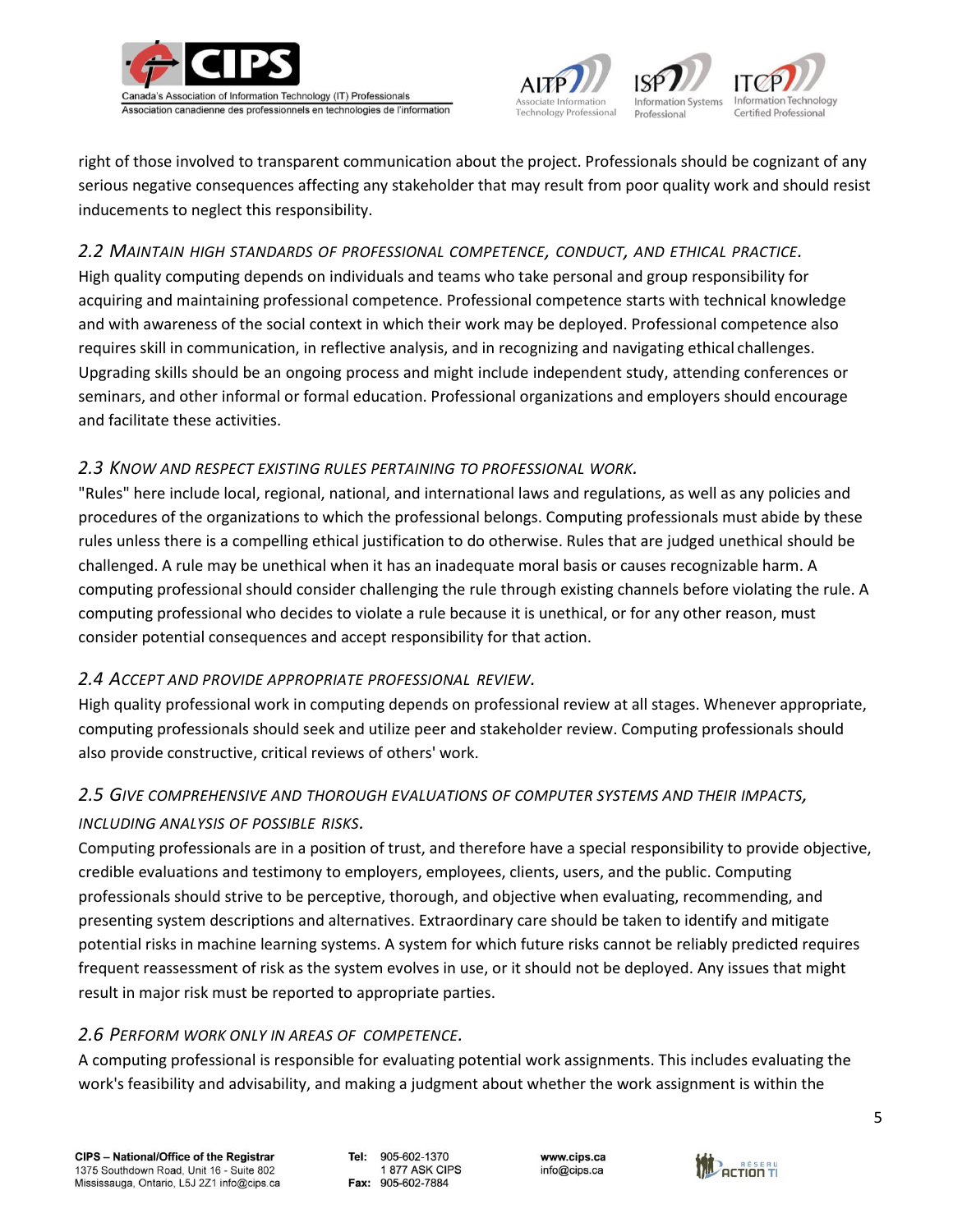



professional's areas of competence. If at any time before or during the work assignment the professional identifies a lack of a necessary expertise, they must disclose this to the employer or client. The client or employer may decide to pursue the assignment with the professional after additional time to acquire the necessary competencies, to pursue the assignment with someone else who has the required expertise, or to forgo the assignment. A computing professional's ethical judgment should be the final guide in deciding whether to work on the assignment.

## *2.7 FOSTER PUBLIC AWARENESS AND UNDERSTANDING OF COMPUTING, RELATED TECHNOLOGIES, AND THEIR CONSEQUENCES.*

As appropriate to the context and one's abilities, computing professionals should share technical knowledge with the public, foster awareness of computing, and encourage understanding of computing. These communications with the public should be clear, respectful, and welcoming. Important issues include the impacts of computer systems, their limitations, their vulnerabilities, and the opportunities that they present. Additionally, a computing professional should respectfully address inaccurate or misleading information related to computing.

## *2.8 ACCESS COMPUTING AND COMMUNICATION RESOURCES ONLY WHEN AUTHORIZED OR WHEN COMPELLED BY THE PUBLIC GOOD.*

Individuals and organizations have the right to restrict access to their systems and data so long as the restrictions are consistent with other principles in the Code. Consequently, computing professionals should not access another's computer system, software, or data without a reasonable belief that such an action would be authorized or a compelling belief that it is consistent with the public good. A system being publicly accessible is not sufficient grounds on its own to imply authorization. Under exceptional circumstances a computing professional may use unauthorized access to disrupt or inhibit the functioning of malicious systems; extraordinary precautions must be taken in these instances to avoid harm to others.

## *2.9 DESIGN AND IMPLEMENT SYSTEMS THAT ARE ROBUSTLY AND USABLY SECURE.*

Breaches of computer security cause harm. Robust security should be a primary consideration when designing and implementing systems. Computing professionals should perform due diligence to ensure the system functions as intended, and take appropriate action to secure resources against accidental and intentional misuse, modification, and denial of service. As threats can arise and change after a system is deployed, computing professionals should integrate mitigation techniques and policies, such as monitoring, patching, and vulnerability reporting. Computing professionals should also take steps to ensure parties affected by data breaches are notified in a timely and clear manner, providing appropriate guidance and remediation.

To ensure the system achieves its intended purpose, security features should be designed to be as intuitive and easy to use as possible. Computing professionals should discourage security precautions that are too confusing, are situationally inappropriate, or otherwise inhibit legitimate use.

In cases where misuse or harm are predictable or unavoidable, the best option may be to not implement the system.

Tel: 905-602-1370 1877 ASK CIPS Fax: 905-602-7884

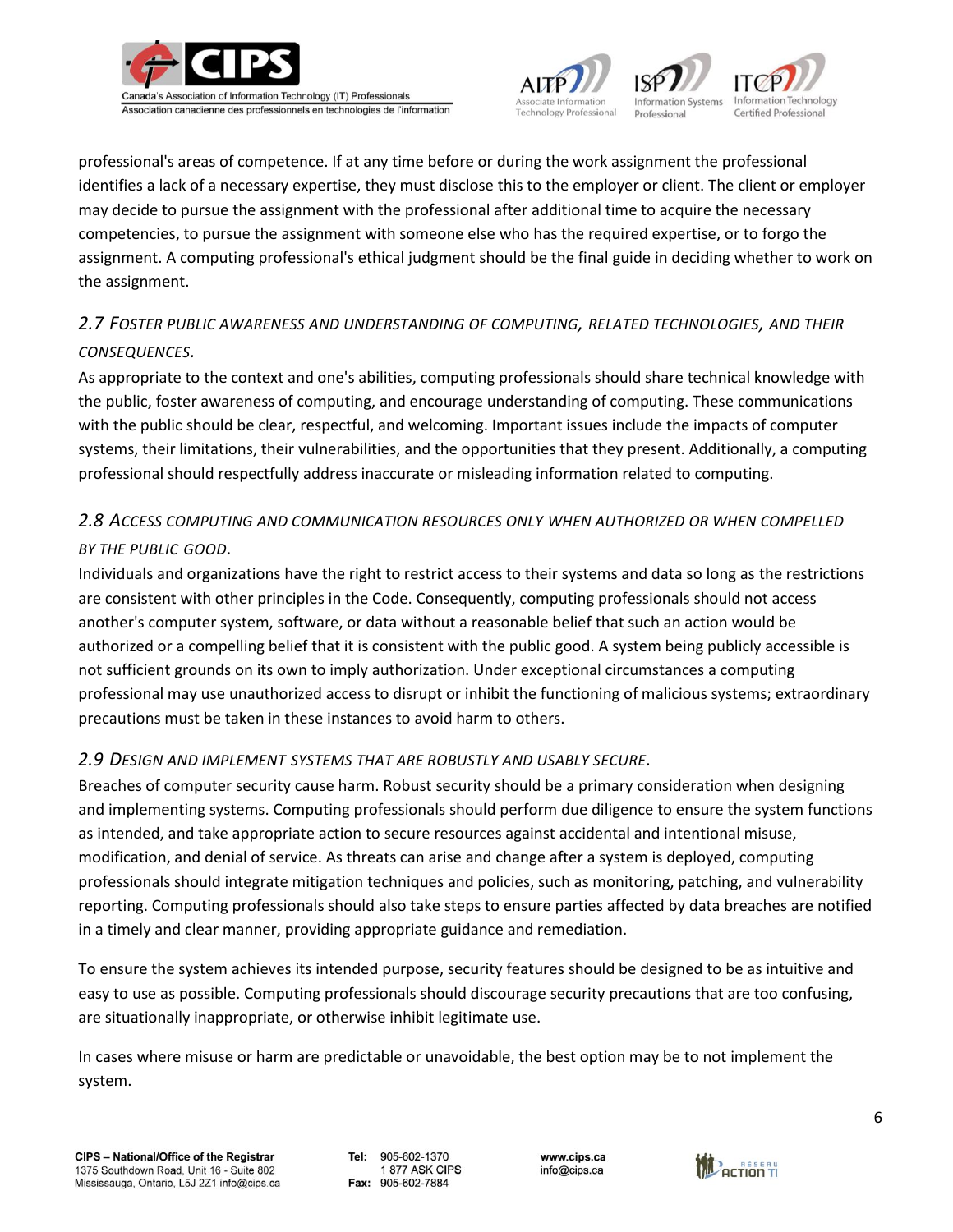



# **3. PROFESSIONAL LEADERSHIP PRINCIPLES.**

Leadership may either be a formal designation or arise informally from influence over others. In this section, "leader" means any member of an organization or group who has influence, educational responsibilities, or managerial responsibilities. While these principles apply to all computing professionals, leaders bear a heightened responsibility to uphold and promote them, both within and through their organizations.

*A computing professional, especially one acting as a leader, should...*

## *3.1 ENSURE THAT THE PUBLIC GOOD IS THE CENTRAL CONCERN DURING ALL PROFESSIONAL COMPUTING WORK.*

People—including users, customers, colleagues, and others affected directly or indirectly—should always be the central concern in computing. The public good should always be an explicit consideration when evaluating tasks associated with research, requirements analysis, design, implementation, testing, validation, deployment, maintenance, retirement, and disposal. Computing professionals should keep this focus no matter which methodologies or techniques they use in their practice.

## *3.2 ARTICULATE, ENCOURAGE ACCEPTANCE OF, AND EVALUATE FULFILLMENT OF SOCIAL RESPONSIBILITIES BY MEMBERS OF THE ORGANIZATION OR GROUP.*

Technical organizations and groups affect broader society, and their leaders should accept the associated responsibilities. Organizations—through procedures and attitudes oriented toward quality, transparency, and the welfare of society—reduce harm to the public and raise awareness of the influence of technology in our lives. Therefore, leaders should encourage full participation of computing professionals in meeting relevant social responsibilities and discourage tendencies to do otherwise.

## *3.3 MANAGE PERSONNEL AND RESOURCES TO ENHANCE THE QUALITY OF WORKING LIFE.*

Leaders should ensure that they enhance, not degrade, the quality of working life. Leaders should consider the personal and professional development, accessibility requirements, physical safety, psychological well-being, and human dignity of all workers. Appropriate human-computer ergonomic standards should be used in the workplace.

#### *3.4 ARTICULATE, APPLY, AND SUPPORT POLICIES AND PROCESSES THAT REFLECT THE PRINCIPLES OF THE CODE.*

Leaders should pursue clearly defined organizational policies that are consistent with the Code and effectively communicate them to relevant stakeholders. In addition, leaders should encourage and reward compliance with those policies, and take appropriate action when policies are violated. Designing or implementing processes that deliberately or negligently violate, or tend to enable the violation of, the Code's principles is ethically unacceptable.

## *3.5 CREATE OPPORTUNITIES FOR MEMBERS OF THE ORGANIZATION OR GROUP TO GROW AS PROFESSIONALS.*  Educational opportunities are essential for all organization and group members. Leaders should ensure that opportunities are available to computing professionals to help them improve their knowledge and skills in

Tel: 905-602-1370 1877 ASK CIPS Fax: 905-602-7884

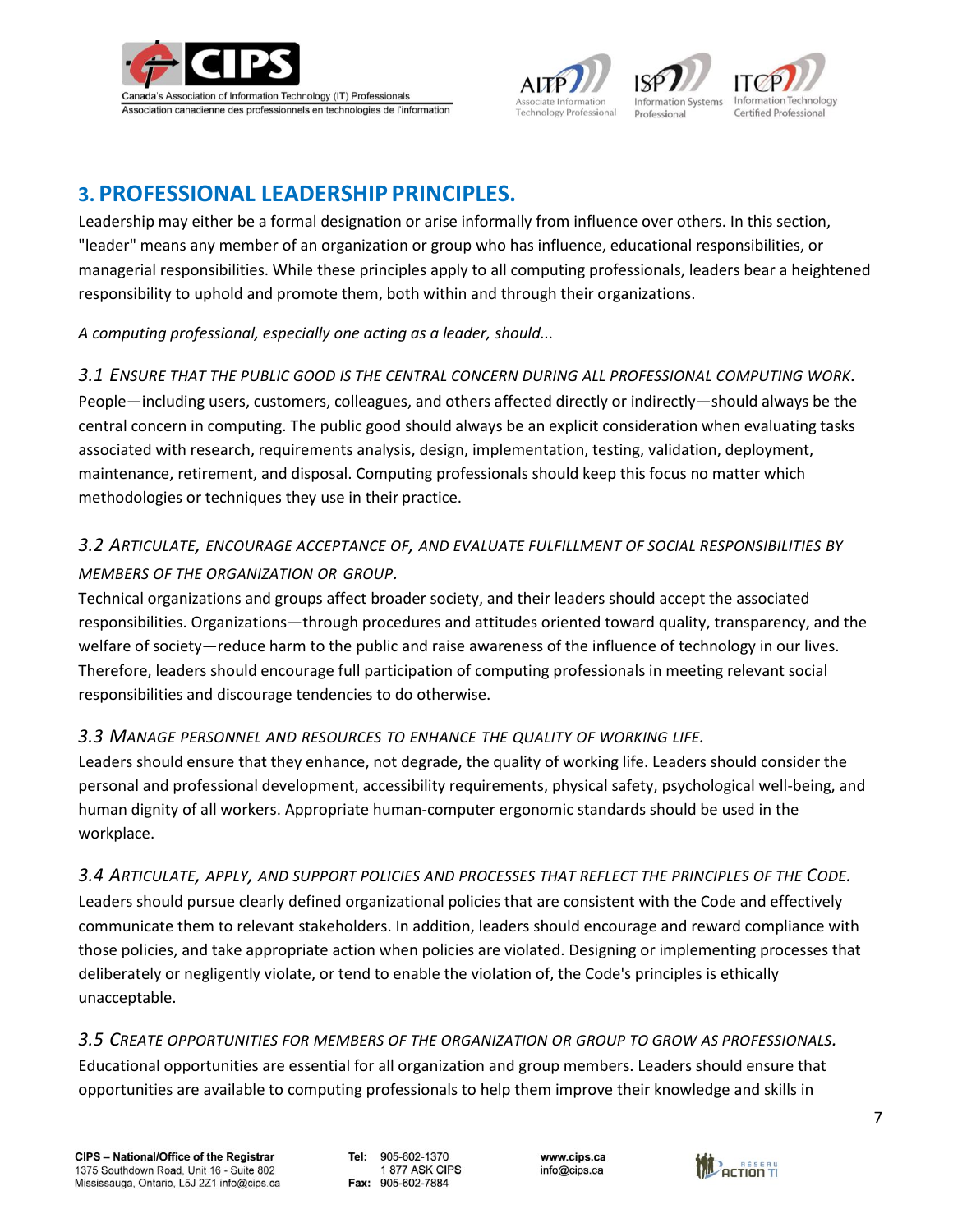

**Information Technology** Associate Information **Information Systems Technology Professional Certified Professional** Professional

professionalism, in the practice of ethics, and in their technical specialties. These opportunities should include experiences that familiarize computing professionals with the consequences and limitations of particular types of systems. Computing professionals should be fully aware of the dangers of oversimplified approaches, the improbability of anticipating every possible operating condition, the inevitability of software errors, the interactions of systems and their contexts, and other issues related to the complexity of their profession—and thus be confident in taking on responsibilities for the work that they do.

## *3.6 USE CARE WHEN MODIFYING OR RETIRING SYSTEMS.*

Interface changes, the removal of features, and even software updates have an impact on the productivity of users and the quality of their work. Leaders should take care when changing or discontinuing support for system features on which people still depend. Leaders should thoroughly investigate viable alternatives to removing support for a legacy system. If these alternatives are unacceptably risky or impractical, the developer should assist stakeholders' graceful migration from the system to an alternative. Users should be notified of the risks of continued use of the unsupported system long before support ends. Computing professionals should assist system users in monitoring the operational viability of their computing systems, and help them understand that timely replacement of inappropriate or outdated features or entire systems may be needed.

## *3.7 RECOGNIZE AND TAKE SPECIAL CARE OF SYSTEMS THAT BECOME INTEGRATED INTO THE INFRASTRUCTURE OF SOCIETY.*

Even the simplest computer systems have the potential to impact all aspects of society when integrated with everyday activities such as commerce, travel, government, healthcare, and education. When organizations and groups develop systems that become an important part of the infrastructure of society, their leaders have an added responsibility to be good stewards of these systems. Part of that stewardship requires establishing policies for fair system access, including for those who may have been excluded. That stewardship also requires that computing professionals monitor the level of integration of their systems into the infrastructure of society. As the level of adoption changes, the ethical responsibilities of the organization or group are likely to change as well. Continual monitoring of how society is using a system will allow the organization or group to remain consistent with their ethical obligations outlined in the Code. When appropriate standards of care do not exist, computing professionals have a duty to ensure they are developed.

# **4. COMPLIANCE WITH THECODE.**

*A computing professional should...*

## *4.1 UPHOLD, PROMOTE, AND RESPECT THE PRINCIPLES OF THE CODE.*

The future of computing depends on both technical and ethical excellence. Computing professionals should adhere to the principles of the Code and contribute to improving them. Computing professionals who recognize breaches of the Code should take actions to resolve the ethical issues they recognize, including, when reasonable, expressing their concern to the person or persons thought to be violating the Code.

Tel: 905-602-1370 1877 ASK CIPS Fax: 905-602-7884

www.cips.ca info@cips.ca



8